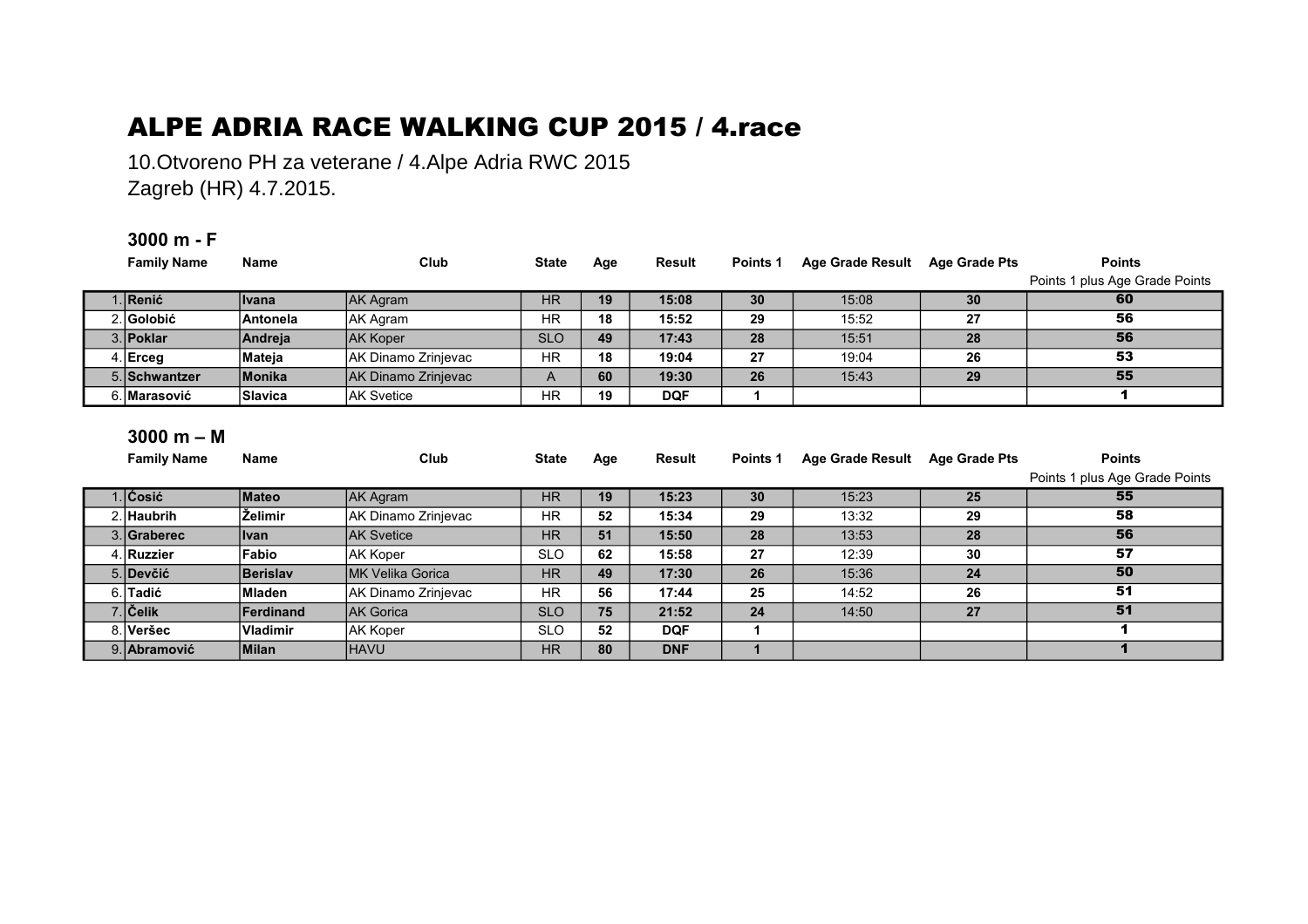## **JUNIOR ALPE ADRIA RACE WALKING CUP 2015 / 4.race**

19.Otvoreno PH za veterane / 4.Alpe Adria RWC 2015 Zagreb (HR) 4.7.2015.

## **3000 m – U18 F**

| <b>Family Name</b><br><b>Name</b> |                  | Club                       | <b>State</b> | Age | <b>Result</b> | <b>Points</b> |  |
|-----------------------------------|------------------|----------------------------|--------------|-----|---------------|---------------|--|
| Bižić                             | Aleksandra St.   | <b>AK Agram</b>            | <b>HR</b>    | 16  | 16:43         | 30            |  |
| $3000 m - U18 M$                  |                  |                            |              |     |               |               |  |
| <b>Family Name</b>                | <b>Name</b>      | Club                       | <b>State</b> | Age | <b>Result</b> | <b>Points</b> |  |
| <b>Tesovnik</b>                   | Anže             | <b>MASS Ljubljana</b>      | <b>SLO</b>   | 17  | 14:55         | 30            |  |
| 2. Stanko                         | Jurica           | AK Agram                   | HR.          | 16  | 15:53         | 29            |  |
| $3.$ Erceg                        | Andrej           | <b>AK Dinamo Zrinjevac</b> | HR.          | 16  | 17:00         | 28            |  |
| 4. Dimitrijević                   | <b>Marko</b>     | AK Dinamo Zrinjevac        | HR           | 17  | 17:43         | 27            |  |
| 5. Lubiana                        | <b>Federico</b>  | Trieste Atletica           | IT           | 16  | <b>DQF</b>    | 1             |  |
| $3000 m - U16 F$                  |                  |                            |              |     |               |               |  |
| <b>Family Name</b>                | <b>Name</b>      | Club                       | <b>State</b> | Age | <b>Result</b> | <b>Points</b> |  |
| <b>Canadi</b>                     | <b>Eva</b>       | <b>AK Koper</b>            | <b>SLO</b>   | 15  | 16:33         | 30            |  |
| 2 Colacicco                       | <b>Valentina</b> | Trieste Trasnorti          | IT           | 15  | 17:05         | 29            |  |

|               | ---              | ,,,,,,,,,,,,      | <u>ULV</u> | . . | .     | . . |
|---------------|------------------|-------------------|------------|-----|-------|-----|
| 2. Colacicco  | <b>Valentina</b> | Trieste Trasporti |            | 15  | 17:05 | 29  |
| 3. Stefanović | <b>Petra</b>     | <b>JAK Agram</b>  | ΗR         | 15  | 18:34 | 28  |
| 4. Friščić    | Гаrа             | IAK Nedelišće     | ΗR         | 14  | 18:36 | 27  |
| 5. Novak      | Sandra           | IAK Nedelišće     | ΗR         | 14  | 21:39 | 26  |
| 6. Pongračić  | Sonja            | AK Sloboda        | ΗR         | 15  | 21:59 | 25  |